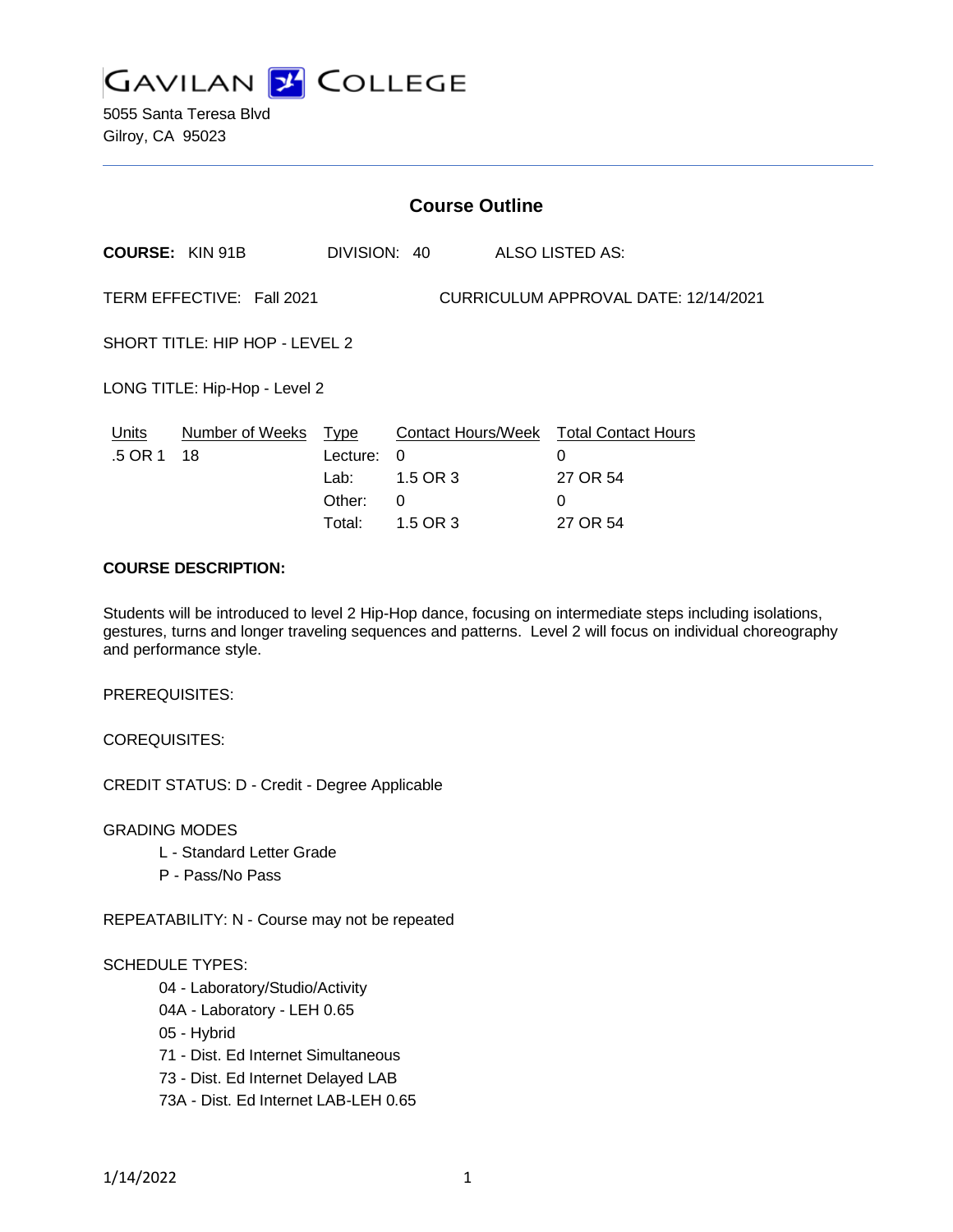## **STUDENT LEARNING OUTCOMES:**

By the end of this course, a student should:

1. Choreograph intermediate (level 2) Hip-Hop dance movements and put together in a longer phrase or dance sequence.

2. Perform intermediate (level-2) Hip-Hop dance steps and sequences, including various tempos and rhythms within a sequence.

3. Demonstrate, teach and lead the class in a short daily warm-up (1 song) or across the floor phrase or sequence (16-32 count phrase).

# **COURSE OBJECTIVES:**

By the end of this course, a student should:

- 1. Perform and present dance routines from beginning to end in front of the class (audience).
- 2. Perform and present dance routines from beginning to end in front of the class (audience).
- 3. Choreograph and lead across the floor sequences to the rest of the class.
- 4. Choreograph and lead standing warm-ups in a safe and effective manner to the rest of the class.

### **CONTENT, STUDENT PERFORMANCE OBJECTIVES, OUT-OF-CLASS ASSIGNMENTS**

Curriculum Approval Date: 12/14/2021

\*\*\*Please note if this class is offered for a half (.5) unit, hours will be cut in half for a total of 27 hours.

### 2 hours

Class introduction, syllabus, grading and requirements. An overview of the course will be presented, along with student learning outcomes, introductions and experience with dance.

#### 14 hours

Daily warm-ups, including strengthening, flexibility and conditioning exercises. Warm-ups also include posture and alignment, isolations of body parts, turns and other various dance related steps and concepts. All level 2 students will lead standing warm-ups (1 song) in the semester.

#### 14 hours

Daily locomotor patterns and phrases across the floor, including level changes, syncopated rhythms, isolation of various body parts (head, shoulders, ribs, hips) and putting longer phrases of movements together, while traveling across the floor. All levels 2 students will choreograph and lead an across the floor sequence (16-32 counts).

#### 12 hours

Various dances will be taught throughout the semester, incorporating all of the above skills together in a longer dance (2-3 minutes). There will be 4 different dances taught throughout the semester. Level 2 students will lead various groups as "dance captains" and be responsible for choreographing and teaching a portion of the dance to level 1 students.

10 hours

Preparation and Group Work for Midterm and Final Performances.

2 hours

Final

### **METHODS OF INSTRUCTION:**

Demonstration, guided practice and performance